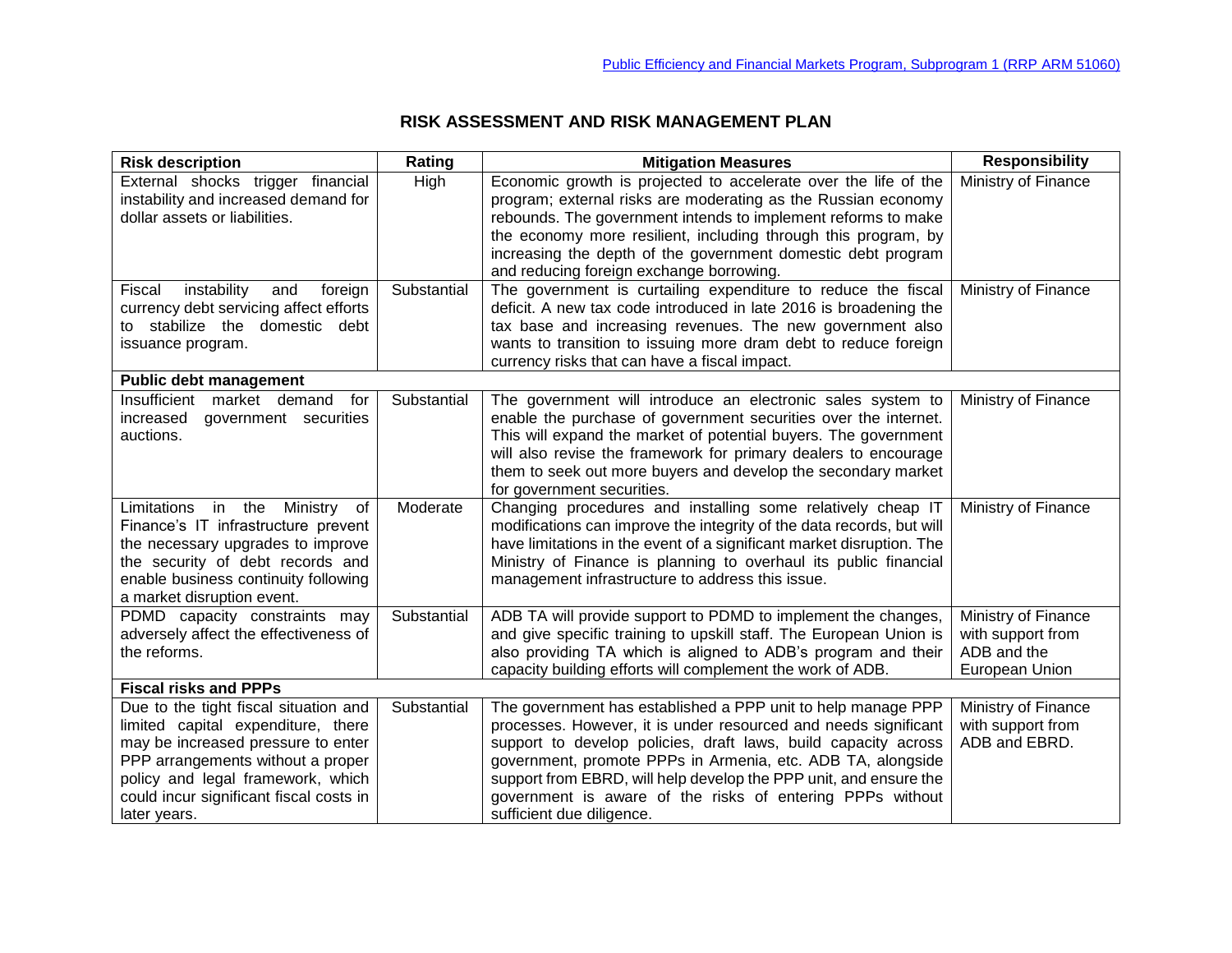| <b>Risk description</b>                | Rating   | <b>Mitigation Measures</b>                                                                                                       | <b>Responsibility</b> |
|----------------------------------------|----------|----------------------------------------------------------------------------------------------------------------------------------|-----------------------|
| The government and National            | Low      | The government is keen to promote PPPs in Armenia and                                                                            | Government of         |
| Assembly do not prioritize the legal   |          | recognizes the need for a robust PPP policy and subsequent PPP                                                                   | Armenia.              |
| reforms to introduce a legislative     |          | legislation. Broad development partner support will ensure                                                                       |                       |
| framework for PPPs.                    |          | international experiences are built into the policy and the law.                                                                 |                       |
| Ministry of<br>Reluctance by the       | Low      | The Ministry of Finance created a new department to focus on                                                                     | Ministry of Finance   |
| Finance to expand its framework to     |          | fiscal risks. The IMF has also provided extensive TA to develop the                                                              |                       |
| monitor fiscal risks.                  |          | existing fiscal risks framework and capacity. The IMF and other                                                                  |                       |
|                                        |          | development partners (including ADB) have urged the government                                                                   |                       |
|                                        |          | to do more in terms of managing fiscal risks. TA resources from                                                                  |                       |
|                                        |          | development partners will continue to support this expanded                                                                      |                       |
|                                        |          | scope.                                                                                                                           |                       |
| <b>Money market</b>                    |          |                                                                                                                                  |                       |
| Difficulties in implementing a secure, | Low      | Many other countries have introduced a tri-party repo system and                                                                 | Central Bank of       |
| comprehensive IT<br>simple and         |          | which includes<br>associated IT infrastructure.<br>collateral                                                                    | Armenia.              |
| manage<br>system<br>to<br>secured      |          | management, payments, manages margin calls, etc. The                                                                             |                       |
| interbank lending.                     |          | hardware and software can be procured "off-the-shelf", but will                                                                  |                       |
|                                        |          | need specialists to install, test, and initially operate.                                                                        |                       |
| Limited uptake in tri-party repos,     | Low      | A comprehensive and standardized repo framework and an                                                                           | Central Bank of       |
| which will hinder the development of   |          | improved system to manage transactions will reduce counter-party                                                                 | Armenia.              |
| the interbank money market.            |          | risk and encourage bank participation in interbank transactions.                                                                 |                       |
|                                        |          | For banks, accessing liquidity through the interbank market will be                                                              |                       |
|                                        |          | cheaper than accessing liquidity from the Central Bank of Armenia.                                                               |                       |
| <b>New types of securities</b>         |          |                                                                                                                                  |                       |
| The government and the National        | Low      | The government is keen to attract investors to Armenia. The                                                                      | Government of         |
| Assembly do not prioritize the legal   |          | government recognizes that new investment instruments are                                                                        | Armenia.              |
| reforms to introduce new types of      |          | required to broaden the investor base and increase investment                                                                    |                       |
| securities.                            |          | volumes. TA from development partners is helping to ensure                                                                       |                       |
|                                        |          | legislative changes are robust and meet investor requirements.                                                                   |                       |
| <b>Corporate transparency</b>          |          |                                                                                                                                  |                       |
| Vested interests may make it difficult | Moderate | Low corporate transparency is having an impact on investment.                                                                    | Ministry of Finance.  |
| for policy and legal changes to be     |          | Foreign investors who have limited knowledge of the Armenian                                                                     |                       |
| made<br>to<br>increase<br>corporate    |          | corporate market find it difficult to get comprehensive information                                                              |                       |
| transparency.                          |          | on company performance in the public domain. The government                                                                      |                       |
|                                        |          | recognizes this and as part of a general policy change to increase                                                               |                       |
|                                        |          | the attractiveness of Armenia as an investment destination, will<br>ensure that the necessary policy and legislative changes are |                       |
|                                        |          |                                                                                                                                  |                       |
|                                        |          |                                                                                                                                  |                       |
|                                        |          | made. TA resources from development partners are supporting the<br>government to introduce the changes. Increased corporate      |                       |